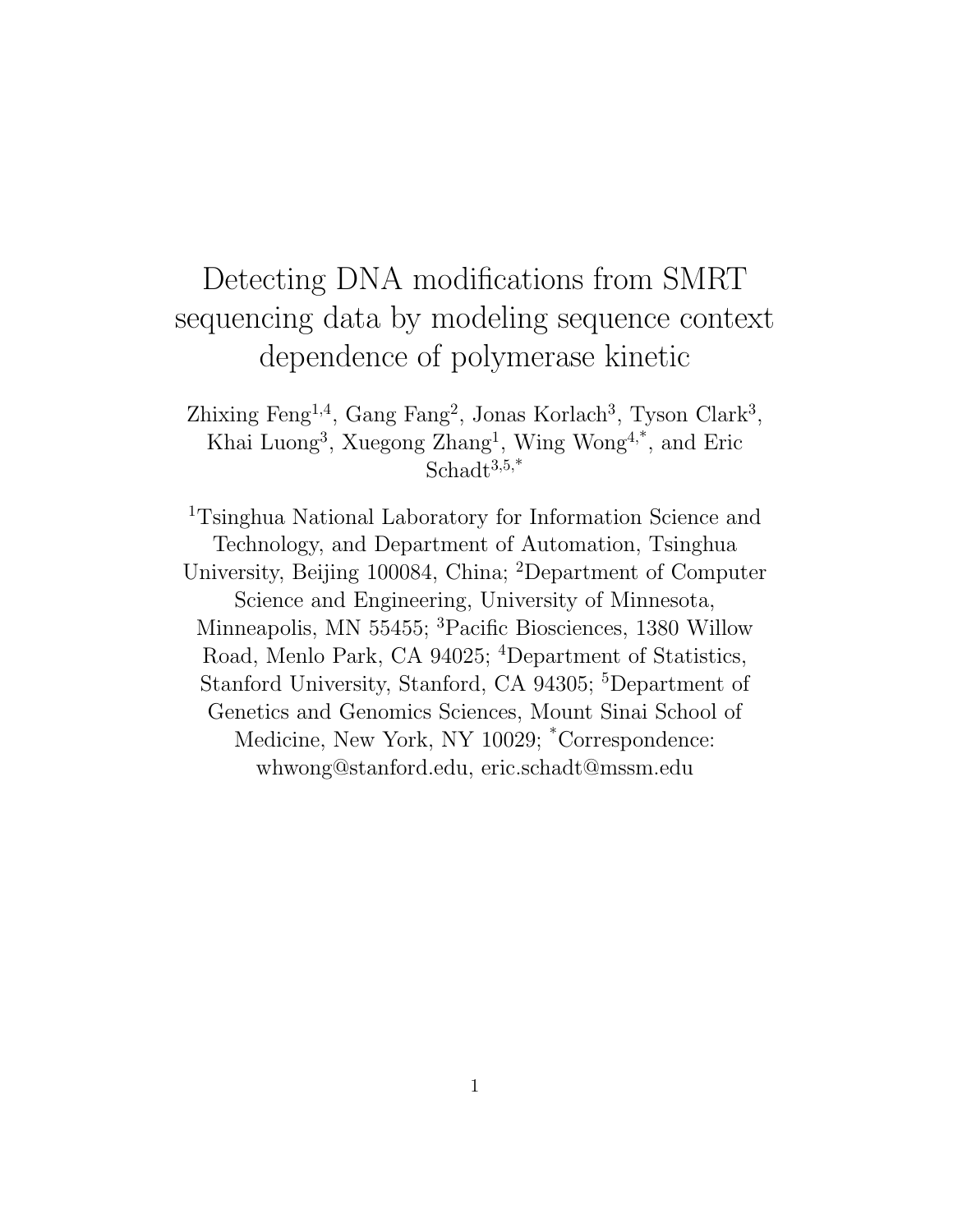### Text S1

### Hyperparameters estimation for alternative model

In this section, we explain how to estimate hyperparameters by assuming control sample is available. As hierarchical model without control data is basically a special case of hierarchical model with control data, one can simply remove  $y_0$ ,  $\mu_0$  and  $\sigma_0^2$  to get hyperparameter estimation when control sample is not available, and algorithm is unchanged. When alternative model is true (see section Hierarchical model with control data and Hierarchical model without control data in the main text), posterior distribution of  $\mu_i$  and  $\sigma_i^2$ ,  $i = 0, 1, ..., m$ , are[1]

$$
p(\mu_i|\mathbf{y_i}, \sigma_i^2, \theta, \kappa) = N(\frac{\kappa}{\kappa + n_i}\theta + \frac{n_i}{\kappa + n_i}\overline{y}_i, \frac{\sigma_i^2}{\kappa + n_i})
$$

$$
p(\sigma_i^2|\mathbf{y_i}, \upsilon, \tau^2) = scaled\ inverse - \chi^2(\upsilon + n_i, \widetilde{\sigma}_i^2)
$$

where

$$
\widetilde{\sigma}_i^2 = \frac{1}{\nu + n_i} \left( \nu \tau^2 + (n_i - 1)s_i^2 + \frac{\kappa n_i}{\kappa + n_i} (\overline{y}_i - \theta)^2 \right) \tag{1}
$$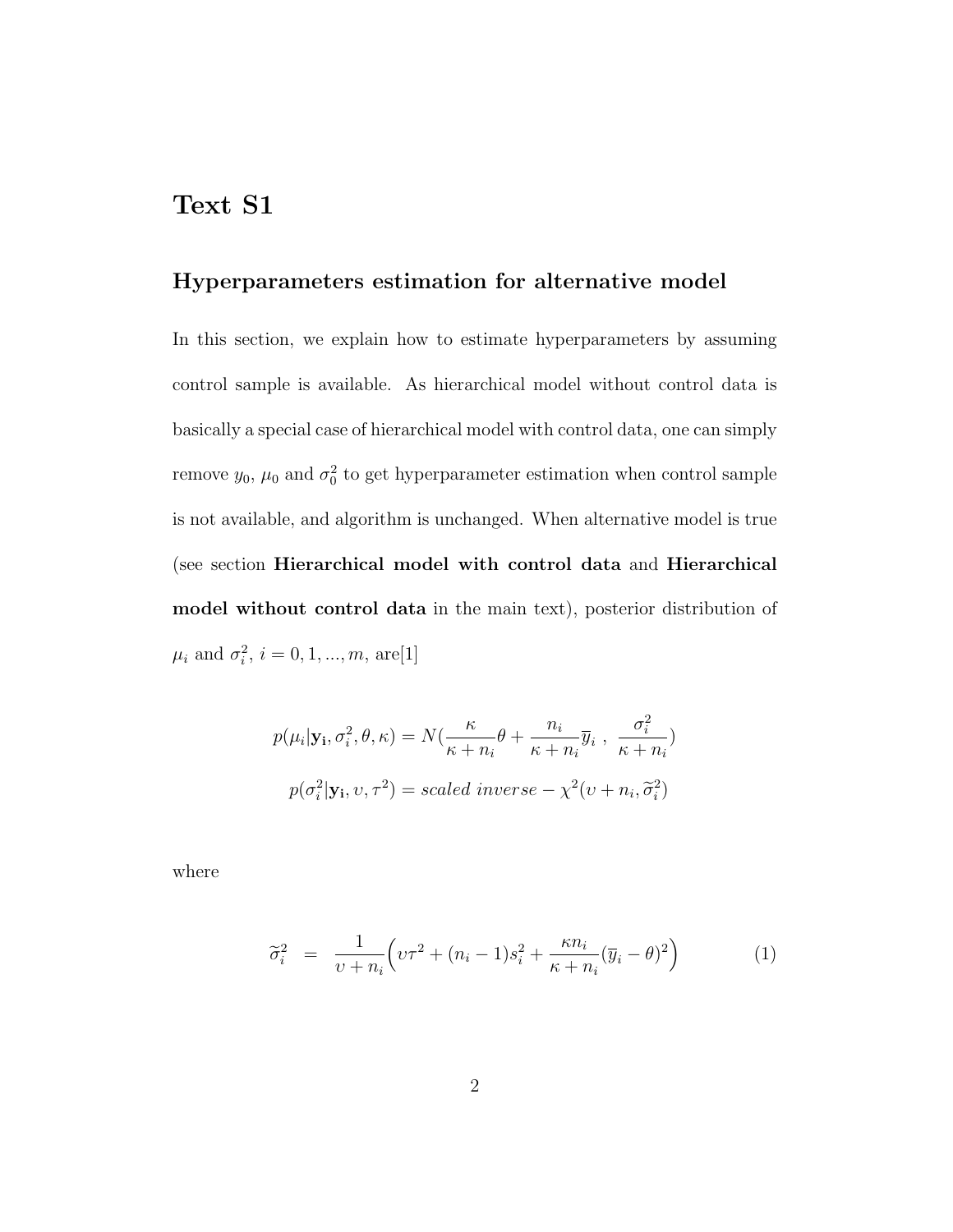$$
\bar{y}_i = \frac{1}{n_i} \sum_{j=1}^{n_i} y_{ij}
$$
 and  $s_i = \frac{1}{n_i - 1} \sum_{j=1}^{n_i} (y_{ij} - \bar{y}_i)^2$ . Posterior distribution of  $\sigma_c^2$  is[1]

$$
p(\sigma_c^2|\mathbf{y_c}, v, \tau^2) = scaled\ inverse - \chi^2(v + n_c, \tilde{\sigma}_c^2)
$$

where

$$
\widetilde{\sigma}_c^2 = \frac{1}{\upsilon + n_c} \Big( \upsilon \tau^2 + (n_i - 1)s_c^2 \Big)
$$

We used posterior expectations of  $\mu_i$  and  $\sigma_i^2$  as their estimations, which are

$$
\hat{\mu}_i = E(\mu_i | \mathbf{y}_i, \theta, \kappa) = \frac{\kappa}{\kappa + n_i} \theta + \frac{n_i}{\kappa + n_i} \overline{y}_i
$$
\n(2)

where  $i=0,1,...,m.$ 

$$
\hat{\sigma}_i^2 = E(\sigma_i^2 | \mathbf{y_i}, v, \tau^2) = \frac{n_i + v}{n_i + v - 2} \widetilde{\sigma}_i^2
$$

where  $i = c, 0, 1, ..., m$ . We estimate hyperparameters  $(\theta, \kappa, \nu, \tau^2, \mu_c)$  from the data by maximizing the marginal log-likelihood function, which is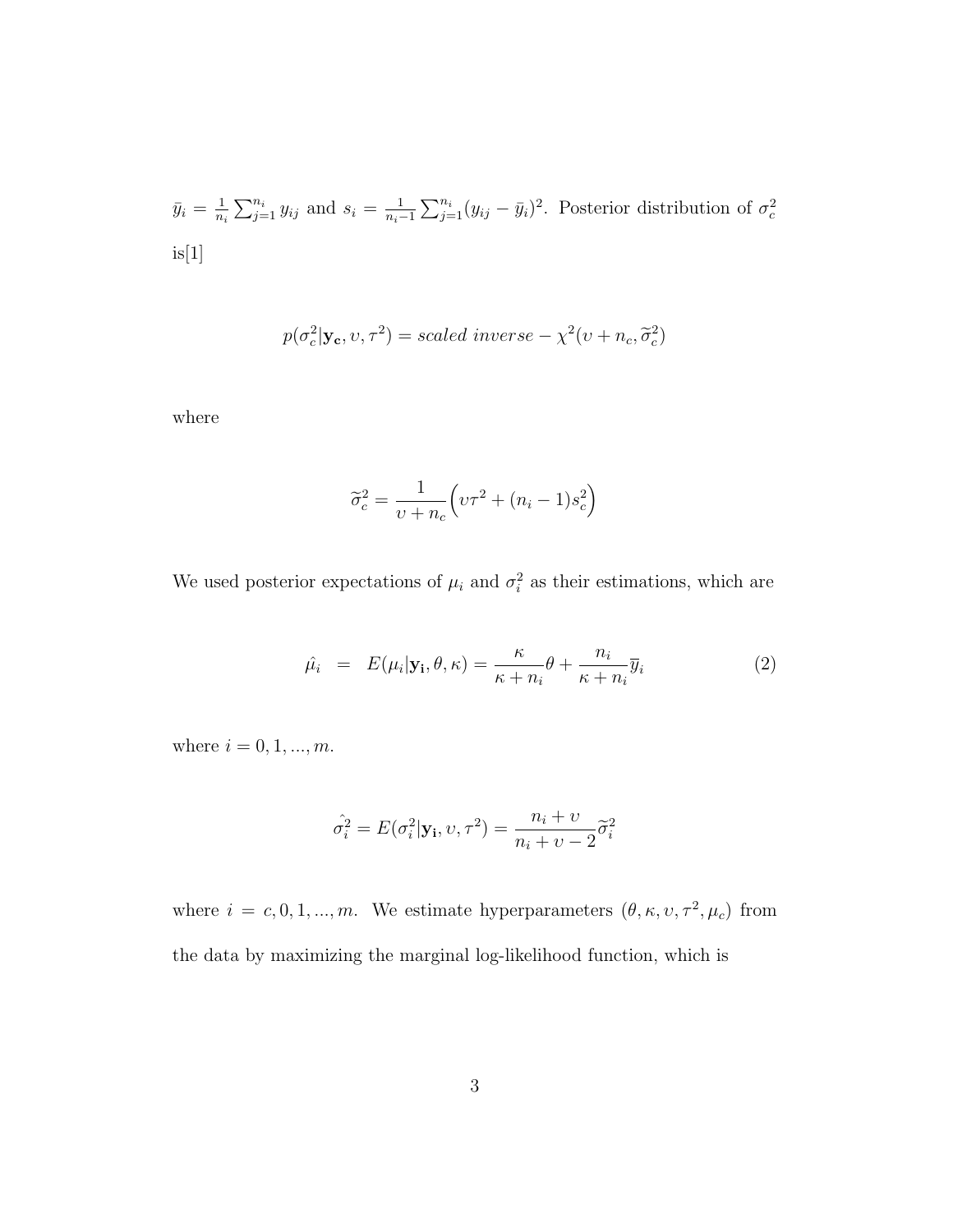$$
L(\mathbf{y_c}, \mathbf{y_0}, \mathbf{y_1}, ..., \mathbf{y_m}; \theta, \kappa, v, \tau^2, \mu_c) = log(p(\mathbf{y_c}, \mathbf{y_0}, \mathbf{y_1}, ..., \mathbf{y_m} | \theta, \kappa, v, \tau^2, \mu_c))
$$
  
=  $log(p(\mathbf{y_c} | \theta, \kappa, v, \tau^2, \mu_c))$   
+  $\sum_{i=0}^{m} log(p(\mathbf{y_i} | \theta, \kappa, v, \tau^2))$ 

where

$$
\log(p(\mathbf{y_c}|\theta, \kappa, \nu, \tau^2, \mu_c)) = \frac{\nu}{2} \log(\nu \tau^2) + \log(\Gamma(\frac{\nu + n_i}{2}))
$$
  
\n
$$
- \frac{\nu + n_i}{2} \log(\sum_{j=1}^{n_c} (y_{cj} - \mu_c)^2 + \nu \tau^2) - \log(\Gamma(\frac{\nu}{2}))
$$
  
\n
$$
- \frac{n_c}{2} \log(\pi)
$$
  
\n
$$
\sum_{i=0}^{m} \log(p(\mathbf{y_i}|\theta, \kappa, \nu, \tau^2)) = \sum_{i=0}^{m} [\frac{1}{2} \log(\kappa) + \log(\Gamma(\frac{\nu + n_i}{2})) + \frac{\nu}{2} \log(\nu \tau^2)
$$
  
\n
$$
- \frac{1}{2} \log(\kappa + n_i) - \log(\Gamma(\frac{\nu}{2})) - \frac{\nu + n_i}{2} \log((\nu + n_i)\tilde{\sigma}_i^2)
$$
  
\n
$$
- \frac{n_i}{2} \log(\pi)]
$$

It is obvious that  $L(\mathbf{y_c}, \mathbf{y_0}, \mathbf{y_1}, ..., \mathbf{y_m}; \theta, \kappa, \nu, \tau^2, \mu_c)$  can be maximized by setting  $\mu_c = \frac{1}{n_c}$  $\frac{1}{n_c}\sum_{j=1}^{n_c} y_{cj}$ . However, it is difficult to get a close form of  $(\theta, \kappa, \nu, \tau^2)$  and we therefore adopted a EM algorithm (Algorithm 1) to esti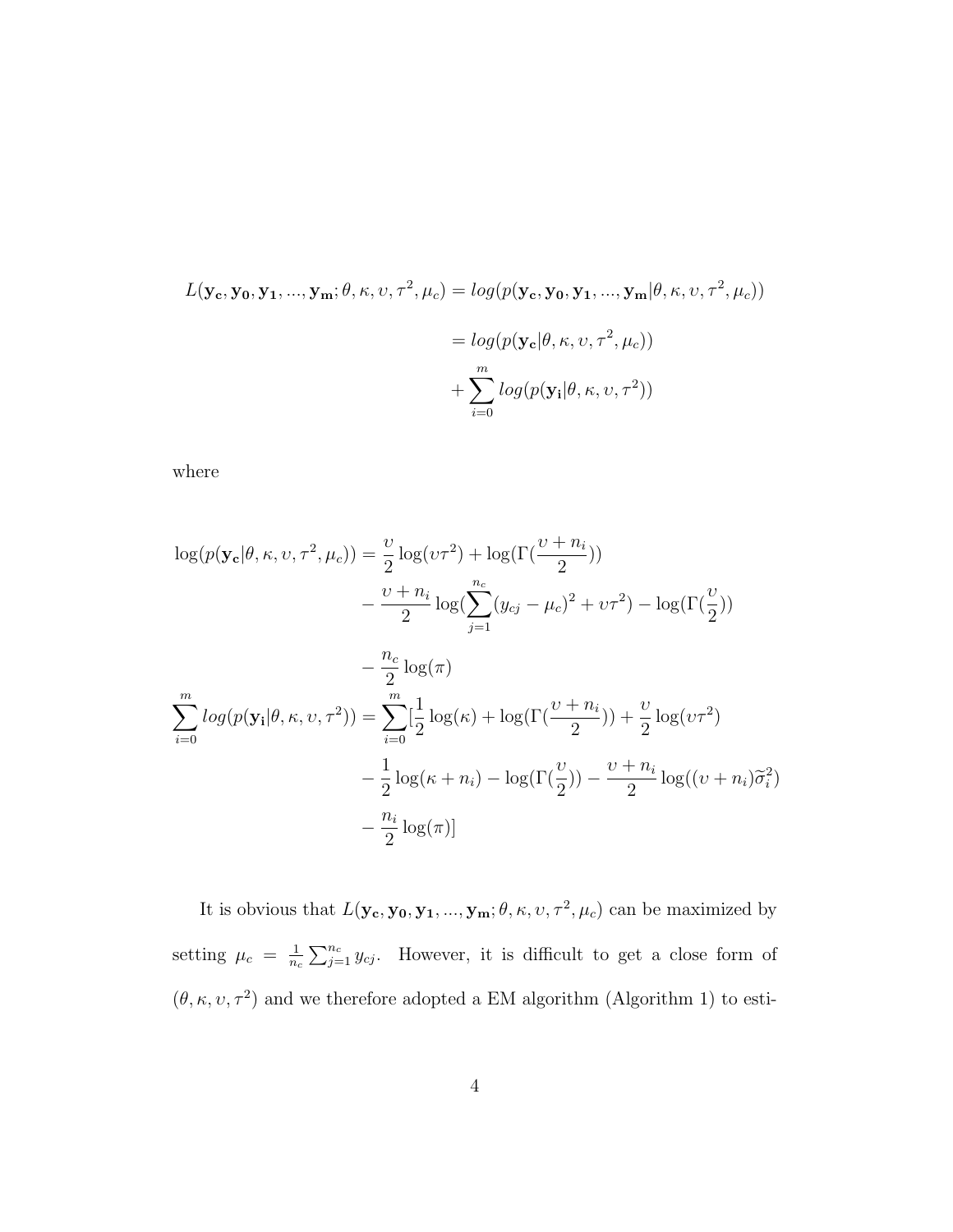mate them numerically.

In the EM procedure,  $\mu_i$  and  $\sigma_i^2$  were regarded as missing data, and the log-likelihood function with the complete data was

$$
l(\mathbf{y}, \mu, \sigma^2; \theta, \kappa, \tau^2, \nu)
$$
  
=  $\log(p(\mathbf{y}|\mu, \sigma^2)) + \log(p(\mu|\sigma^2, \theta, \kappa)) + \log(p(\sigma^2|\nu, \tau^2)))$   
=  $\log(p(\mathbf{y}|\mu, \sigma^2)) + \sum_{i=0}^{m} \log(p(\mu_i|\sigma_i^2, \theta, \kappa)) + \sum_{i=c,0,1,\dots,m} \log(p(\sigma_i^2|\tau^2, \nu))$  (3)

where  $\mathbf{y} = (\mathbf{y_c}, \mathbf{y_0}, \mathbf{y_1}, ..., \mathbf{y_m}), \mu = (\mu_0, \mu_1, ..., \mu_m)$  and  $\sigma^2 = (\sigma_c^2, \sigma_0^2, \sigma_1^2, ..., \sigma_m^2)$ . Initial values  $(\theta_0, \kappa_0, \tau_0^2, v_0)$  were assigned to  $(\theta, \kappa, \tau^2, v)$ , and in the tth step  $(t \geq 1)$  of EM algorithm,  $(\theta, \kappa, \tau^2, v)$  were updated by the optimal value  $(\theta_{opt}, \kappa_{opt}, \tau_{opt}^2, v_{opt})$  maximizing  $E(l(\mathbf{y}, \mu, \sigma^2; \theta, \kappa, \tau^2, v) | \mathbf{y}, \theta_{t-1}, \kappa_{t-1}, \tau_{t-1}^2, v_{t-1}),$ where E(.) is expectation in term of  $(\mu, \sigma^2)$ , i.e.  $\theta_t = \theta_{opt}, \kappa_t = \kappa_{opt}, \tau_t =$  $\tau_{opt}^2, v_t = v_{opt}$ . This procedure was repeated until convergence.

In the tth step of the EM algorithm,  $(\theta_{opt}, \kappa_{opt})$  and  $(\tau_{opt}^2, \nu_{opt})$  can be obtained by maximizing posterior expectation of the second term and the third term of equation (3), i.e.  $\sum_{i=0}^{m} E\left(\log(p(\mu_i|\sigma_i^2, \theta, \kappa)) \mid \mathbf{y}, \theta_{t-1}, \kappa_{t-1}, \tau_{t-1}^2, v_{t-1}\right)$ and  $\sum_{i=c,0,1,...,m} E\big(\log(p(\sigma_i^2|\tau^2,v)) | \mathbf{y}, \theta_{t-1}, \kappa_{t-1}, \tau_{t-1}^2, v_{t-1}\big)$ , respectively.  $^{1}\Delta l = E(l(\mathbf{y}, \mu, \sigma^2; \theta_{opt}, \kappa_{opt}, \tau_{opt}^2, v_{opt}) \quad | \quad \mathbf{y}, \theta_{t-1}, \kappa_{t-1}, \tau_{t-1}^2, v_{t-1}) E(l(\mathbf{y}, \mu, \sigma^2; \theta_{t-1}, \kappa_{t-1}, \tau_{t-1}^2, v_{t-1}) | \mathbf{y}, \theta_{t-1}, \kappa_{t-1}, \tau_{t-1}^2, v_{t-1})$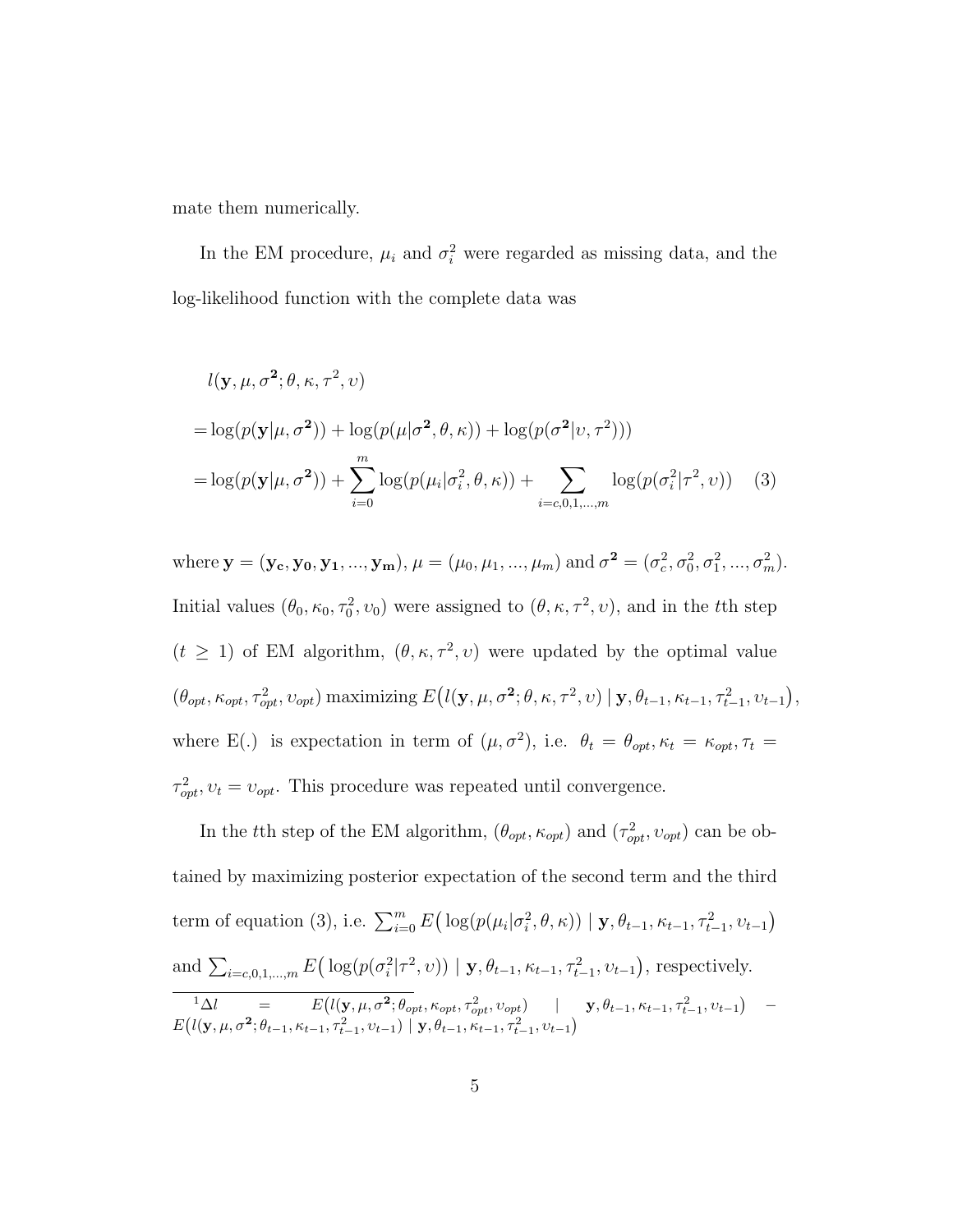Algorithm 1 EM algorithm for hyperparameters estimation

Assign initial values to hyperparameters,  $\theta = \theta_0$ ,  $\kappa = \kappa_0$ ,  $v = v_0$  and  $\tau^2 = \tau_0^2$ . Set  $t = 1$ while  $\Delta l \leq 0.1^{-1}$  do E-step: Calculate conditional expectation of log likelihood function in terms of  $\mu_i$  and  $\sigma_i^2$ , i.e.  $E(l(\mathbf{y}, \mu, \sigma^2; \theta, \kappa, \tau^2, v) \mid \mathbf{y}, \theta_{t-1}, \kappa_{t-1}, \tau_{t-1}^2, v_{t-1}).$ **M-step**: Update  $(\theta, \kappa, \nu, \tau^2)$  by setting  $\theta_t = \theta_{opt}, \kappa_t = \kappa_{opt}, \nu_t =$  $v_{opt}, \tau_t = \tau_{opt}^2$ , where  $(\theta_{opt}, \kappa_{opt}, v_{opt}, \tau_{opt}^2)$  are hyperparameters maximizing  $E(l(\mathbf{y}, \mu, \sigma^2; \theta, \kappa, \tau^2, v) | \mathbf{y}, \theta_{t-1}, \kappa_{t-1}, \tau_{t-1}^2, v_{t-1})$ Set  $t = t + 1$ end while

Estimating  $\theta$  and  $\kappa$  By taking posterior expectation of the second term of equation (3), we can get

$$
\sum_{i=0}^{m} E\left(\log(p(\mu_i|\sigma_i^2, \theta, \kappa)) \mid \mathbf{y}, \theta_{t-1}, \kappa_{t-1}, \tau_{t-1}^2, \nu_{t-1}\right)
$$

$$
= -\frac{\kappa}{2} \sum_{i=0}^{m} \left(\frac{1}{\kappa_{t-1} + n_i} + \frac{(\theta - \hat{\mu}_{i(t-1)})^2}{\tilde{\sigma}_{i(t-1)}^2}\right) - \frac{m+1}{2} \log(\kappa) + C
$$

where  $\tilde{\sigma}_{i(t-1)}^2$  and  $\hat{\mu}_{i(t-1)}$  are estimated  $\tilde{\sigma}_i^2$  and  $\mu_i$  given  $(\theta_{t-1}, \kappa_{t-1}, \tau_{t-1}^2, \nu_{t-1})$ (equation  $(1)$  and  $(2)$ ), and C is a constant, which doesn't contain any hyperparameters.  $\sum_{i=0}^{m} E\left(\log(p(\mu_i|\sigma_i^2, \theta, \kappa)) | \mathbf{y}, \theta_{t-1}, \kappa_{t-1}, \tau_{t-1}^2, v_{t-1}\right)$  can be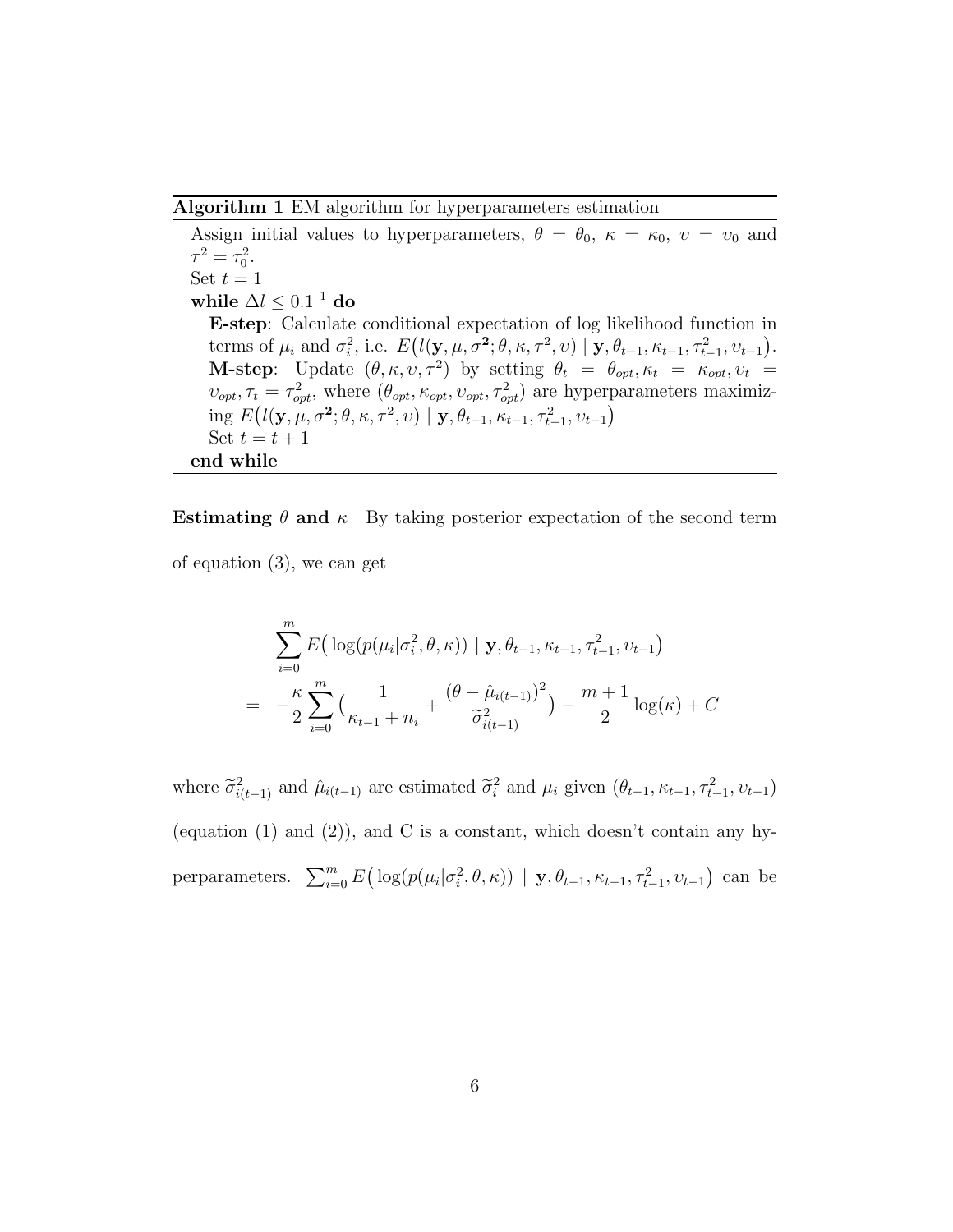maximized by  $\theta_{opt}$  and  $\kappa_{opt},$  which are

$$
\theta_{opt} = \sum_{i=0}^{m} \frac{\hat{\mu}_{i(t-1)}}{\tilde{\sigma}_{i(t-1)}^2} / \sum_{i=0}^{m} \frac{1}{\tilde{\sigma}_{i(t-1)}^2}
$$
\n
$$
\kappa_{opt} = (m+1) / \sum_{i=0}^{m} \left( \frac{1}{\kappa_{t-1} + n_i} + \frac{(\theta_{opt} - \hat{\mu}_{i(t-1)})^2}{\tilde{\sigma}_{i(t-1)}^2} \right)
$$

Estimating  $\tau^2$  and v By taking posterior expectation of the third term of equation (3), we can get

$$
\sum_{i=c,0,1,...,m} E\left(\log(p(\sigma_i^2|\tau^2, v)) \mid \mathbf{y}, \theta_{t-1}, \kappa_{t-1}, \tau_{t-1}^2, v_{t-1}\right)
$$
\n
$$
= \frac{(m+2)v}{2} \log(\frac{v\tau^2}{2}) - (\frac{v}{2}+1) \sum_{i=c,0,1,...,m} E\left(\log(\sigma_i^2) \mid \mathbf{y}, \theta_{t-1}, \kappa_{t-1}, \tau_{t-1}^2, v_{t-1}\right) - \frac{\tau^2 v}{2} \sum_{i=c,0,1,...,m} E\left(\frac{1}{\sigma_i^2} \mid \mathbf{y}, \theta_{t-1}, \kappa_{t-1}, \tau_{t-1}^2, v_{t-1}\right) - (m+2) \log(\Gamma(\frac{v}{2}))
$$
\n
$$
= \frac{(m+2)v}{2} \log(\frac{v\tau^2}{2}) - (\frac{v}{2}+1) \sum_{i=c,0,1,...,m} \left(\log(\frac{(v_{t-1}+n_i)\tilde{\sigma}_{i(t-1)}^2}{2}) - \psi(\frac{v_{t-1}+n_i}{2})\right) - \frac{\tau^2 v}{2} \sum_{i=c,0,1,...,m} \frac{1}{\tilde{\sigma}_{i(t-1)}^2} - (m+2) \log(\Gamma(\frac{v}{2}))
$$

where  $\Gamma(.)$  is gamma function and  $\psi(.)$  is digamma function.

By setting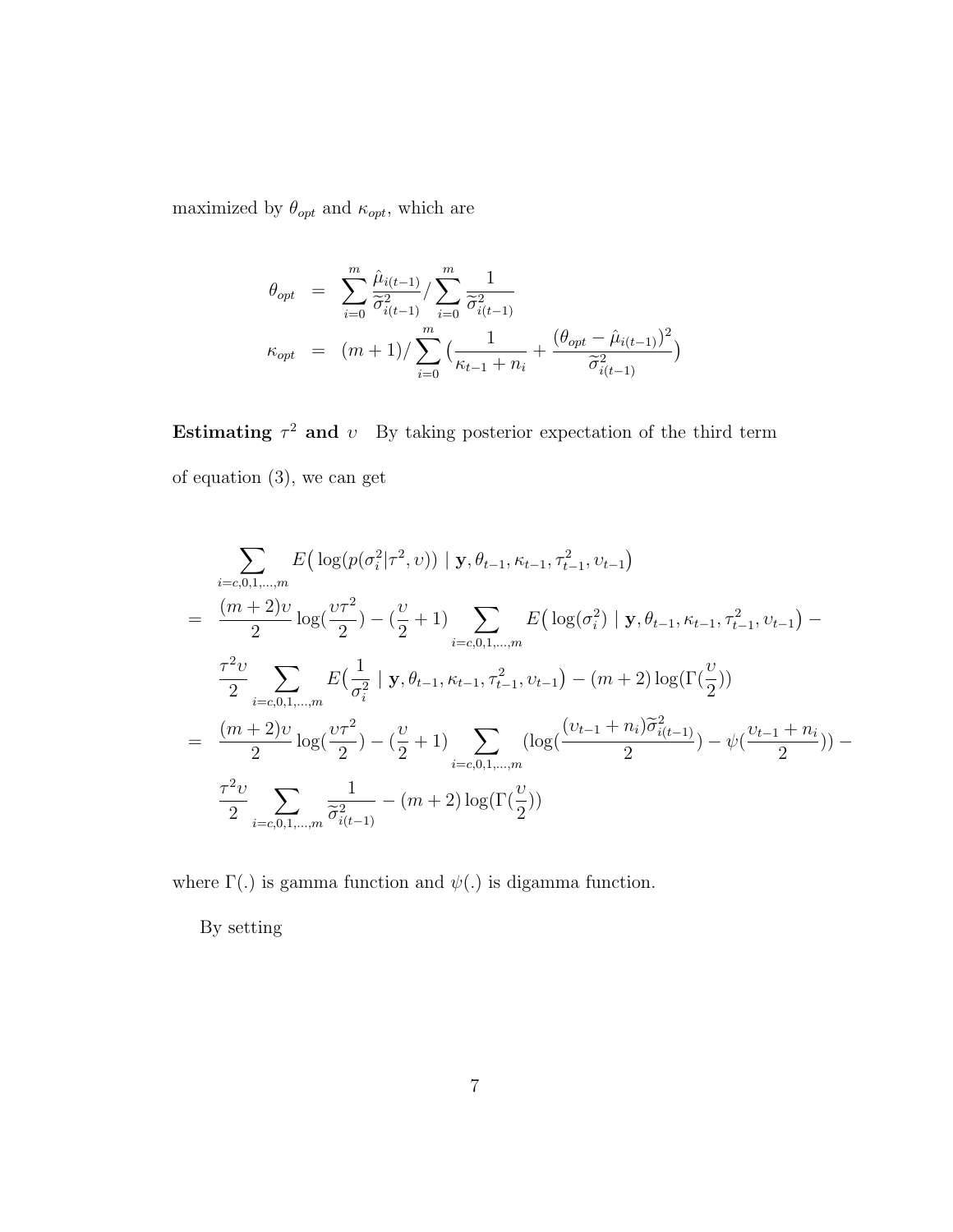$$
\begin{cases} \n\frac{\partial}{\partial \tau^2} \sum_{i=c,0,1,...,m} E\big(\log(p(\sigma_i^2|\tau^2, v)) \mid \mathbf{y}, \theta_{t-1}, \kappa_{t-1}, \tau_{t-1}^2, v_{t-1}\big) = 0 \\
\frac{\partial}{\partial \frac{v}{2}} \sum_{i=c,0,1,...,m} E\big(\log(p(\sigma_i^2|\tau^2, v)) \mid \mathbf{y}, \theta_{t-1}, \kappa_{t-1}, \tau_{t-1}^2, v_{t-1}\big) = 0\n\end{cases}
$$

we got

$$
\begin{cases} \frac{(m+2)v}{2\tau^2} - \frac{v}{2} \sum_{i=c,0,1,\dots,m} \frac{1}{\tilde{\sigma}_{i(t-1)}^2} = 0\\ (m+2) \left( \log(\frac{v}{2}) + \log(\tau^2) - \psi(\frac{v}{2}) \right) - \sum_{i=c,0,1,\dots,m} (\log(\frac{(v_{t-1}+n_i)\tilde{\sigma}_{i(t-1)}^2}{2}) - \psi(\frac{v_{t-1}+n_i}{2}) \right) = 0\\ \text{we got close form solution of the above equations by using approximation} \end{cases}
$$

of digamma function, which is  $\psi(\frac{v}{2})$  $\frac{v}{2}$ )  $\approx \log(\frac{v}{2}) - \frac{1}{v} - \frac{1}{3v}$  $\frac{1}{3v^2}$ .

$$
\tau_{opt}^2 = \frac{m+2}{\sum_{i=c,0,1,\dots,m} \frac{1}{\tilde{\sigma}_{i(t-1)}^2}}
$$
  

$$
v_{opt} = \frac{2}{3(\sqrt{1+\frac{4}{3}T}-1)}
$$

where 
$$
T = \frac{1}{m+2} \sum_{i=c,0,1,\dots,m} \left( \log \left( \frac{(v_{t-1}+n_i)\tilde{\sigma}_{i(t-1)}^2}{2} \right) - \psi \left( \frac{v_{t-1}+n_i}{2} \right) \right) - \log(\tau_{opt}^2).
$$

#### Hyperparameters estimation for null model

For hierarchical model with control data, we denote pooled Box-Cox transformed IPD of native and control data as  $y_{p}$  (i.e.  $(y_{c1}, y_{c2}, ..., y_{cn_c}, y_{01}, y_{02}, ..., y_{0n_0})$ ). For hierarchical model without control data, we simply let  $\mathbf{y_c},$  Box-Cox transformed IPD of native sample, equal to  $y_p$ , because it is a special case of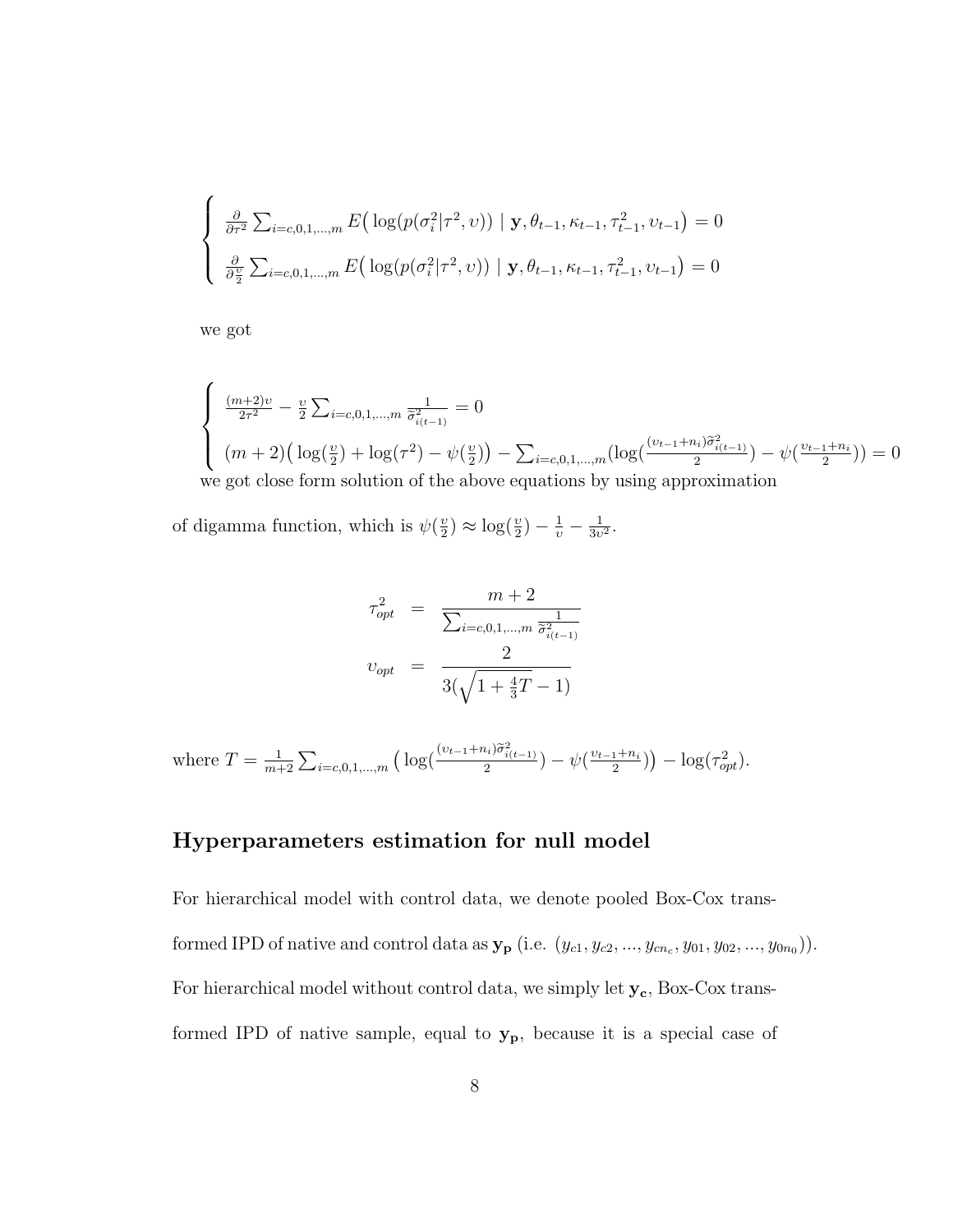hierarchical model with control data, in which  $y_0$  is empty. We assume  $y_p$ follows a normal distribution

$$
\mathbf{y_p} \sim N(\mu_p, \sigma_p^2)
$$

and  $(\mu_p, \sigma_p^2), (\mu_1, \sigma_1^2), (\mu_2, \sigma_2^2), ..., (\mu_m, \sigma_m^2)$  have the same prior distribution, which is

$$
p(\sigma_i^2 | v, \tau^2) = scaled \ inverse - \chi^2(v, \tau^2)
$$

$$
p(\mu_i | \sigma_i^2, \theta, \kappa) = N(\theta, \frac{\sigma_i^2}{\kappa})
$$

where,  $i = p, 1, ..., m$ . posterior distribution of  $\mu_i$  and  $\sigma_i^2$ ,  $i = p, 1, ..., m$ , are

$$
p(\mu_i|\mathbf{y_i}, \sigma_i^2, \theta, \kappa) = N(\frac{\kappa}{\kappa + n_i}\theta + \frac{n_i}{\kappa + n_i}\overline{y}_i, \frac{\sigma_i^2}{\kappa + n_i})
$$

$$
p(\sigma_i^2|\mathbf{y_i}, \nu, \tau^2) = scaled\ inverse - \chi^2(\nu + n_i, \widetilde{\sigma}_i^2)
$$

where

$$
\widetilde{\sigma}_i^2 = \frac{1}{\upsilon + n_i} \left( \upsilon \tau^2 + (n_i - 1)s_i^2 + \frac{\kappa n_i}{\kappa + n_i} (\overline{y}_i - \theta)^2 \right)
$$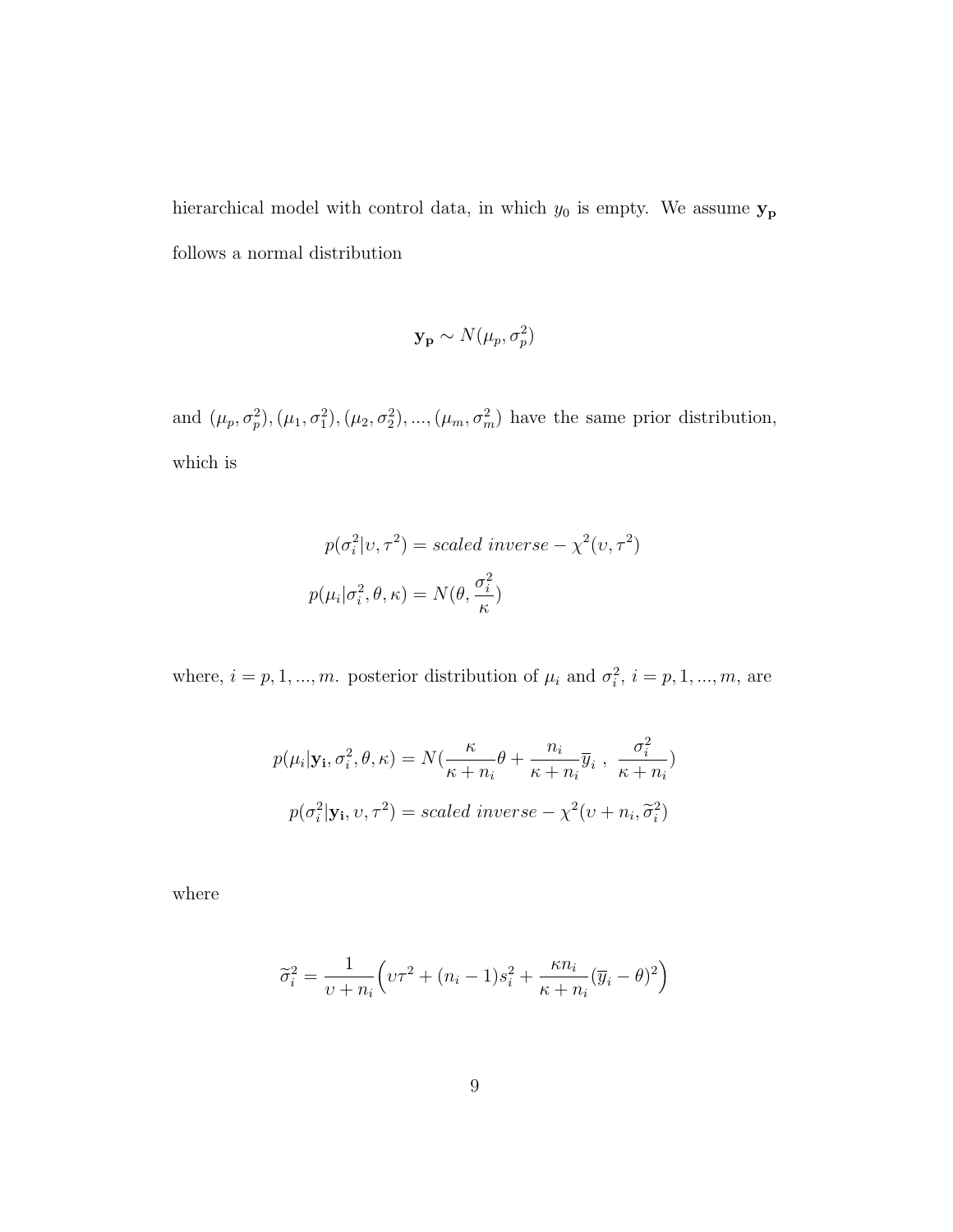[1]. We used posterior expectations of  $\mu_i$  and  $\sigma_i^2$  as their estimations, which are

$$
\hat{\mu_i} = E(\mu_i | \mathbf{y_i}, \theta, \kappa) = \frac{\kappa}{\kappa + n_i} \theta + \frac{n_i}{\kappa + n_i} \overline{y}_i
$$

$$
\hat{\sigma}_i^2 = E(\sigma_i^2 | \mathbf{y_i}, \nu, \tau^2) = \frac{n_i + \nu}{n_i + \nu - 2} \tilde{\sigma}_i^2
$$

where  $i = p, 1, ..., m$ . Like the previous section, we adopt a EM algorithm (Algorithm 1) to maximize marginal log-likelihood function  $L(\mathbf{y_p}, \mathbf{y_1}, ..., \mathbf{y_m}; \theta, \kappa, \upsilon, \tau^2)$ . In the EM procedure,  $\mu_i$  and  $\sigma_i^2$  were regarded as missing data, and the loglikelihood function with the complete data was

$$
l(\mathbf{y}, \mu, \sigma^2; \theta, \kappa, \tau^2, \nu)
$$
  
=  $\log(p(\mathbf{y}|\mu, \sigma^2)) + \sum_{i=p,1,\dots,m} \log(p(\mu_i|\sigma_i^2, \theta, \kappa))$   
+  $\sum_{i=p,1,\dots,m} \log(p(\sigma_i^2|\tau^2, \nu))$  (4)

where  $\mathbf{y} = (\mathbf{y_p}, \mathbf{y_1}, ..., \mathbf{y_m})$ ,  $\mu = (\mu_p, \mu_1, ..., \mu_m)$  and  $\sigma^2 = (\sigma_p^2, \sigma_1^2, ..., \sigma_m^2)$ .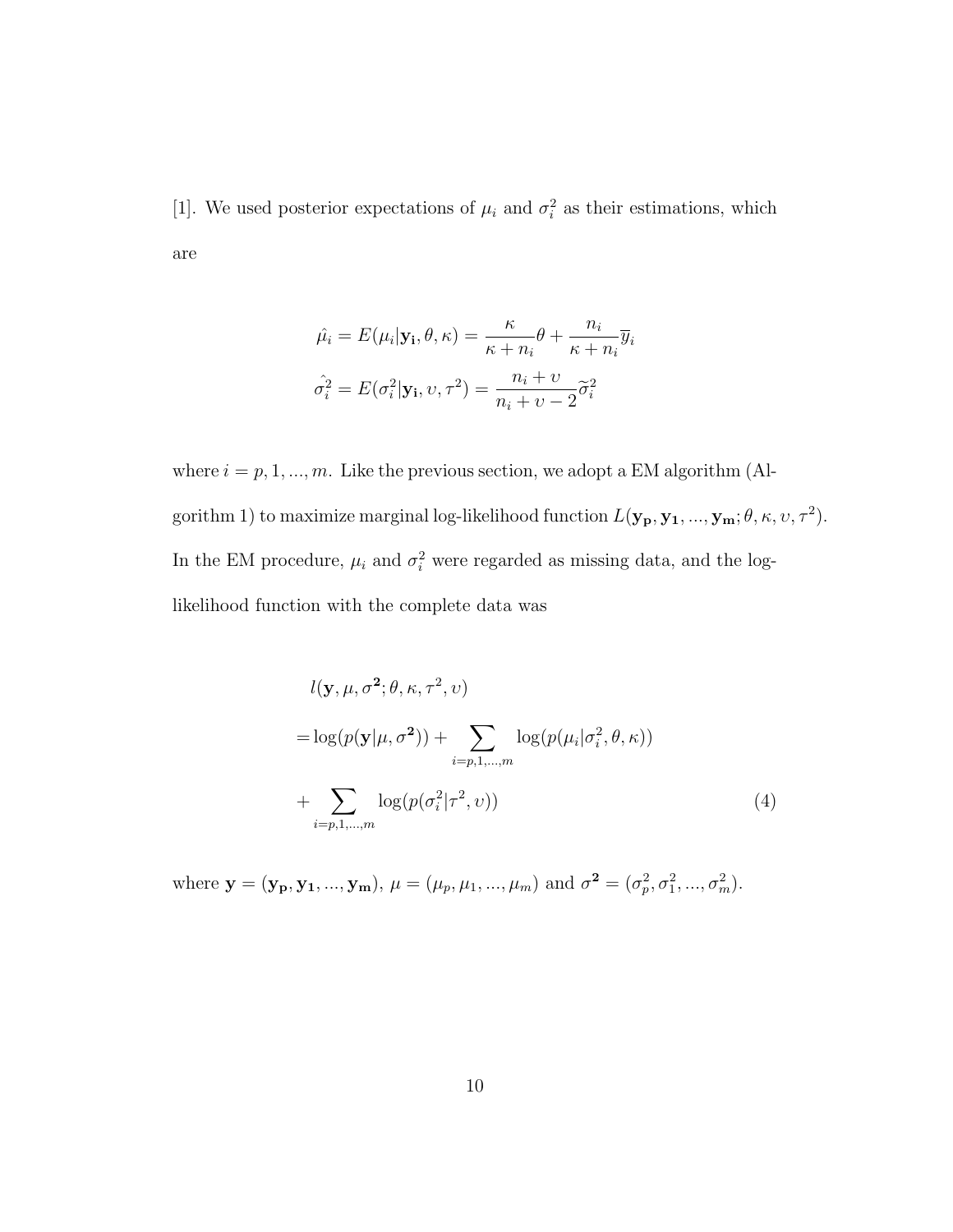Estimating  $\theta$  and  $\kappa$  By taking posterior expectation of the second term of equation (4), we can get

$$
\sum_{i=p,1,...,m} E\left(\log(p(\mu_i|\sigma_i^2,\theta,\kappa)) \mid \mathbf{y}, \theta_{t-1}, \kappa_{t-1}, \tau_{t-1}^2, \nu_{t-1}\right)
$$
\n
$$
= -\frac{\kappa}{2} \sum_{i=p,1,...,m} \left(\frac{1}{\kappa_{t-1} + n_i} + \frac{(\theta - \hat{\mu}_{i(t-1)})^2}{\tilde{\sigma}_{i(t-1)}^2}\right) - \frac{m+1}{2} \log(\kappa) + C
$$

Thus,  $\sum_{i=p,1,...,m} E\big(\log(p(\mu_i|\sigma_i^2,\theta,\kappa)) | \mathbf{y}, \theta_{t-1}, \kappa_{t-1}, \tau_{t-1}^2, v_{t-1}\big)$  can be maximized by

$$
\theta_{opt} = \sum_{i=p,1,...,m} \frac{\hat{\mu}_{i(t-1)}}{\tilde{\sigma}_{i(t-1)}^2} / \sum_{i=0}^m \frac{1}{\tilde{\sigma}_{i(t-1)}^2}
$$
\n
$$
\kappa_{opt} = (m+1) / \sum_{i=p,1,...,m} \left( \frac{1}{\kappa_{t-1} + n_i} + \frac{(\theta_{opt} - \hat{\mu}_{i(t-1)})^2}{\tilde{\sigma}_{i(t-1)}^2} \right)
$$

Estimating  $\tau^2$  and v By taking posterior expectation of the third term of equation (4), we can get

$$
\sum_{i=p,1,...,m} E\left(\log(p(\sigma_i^2|\tau^2, v)) \mid \mathbf{y}, \theta_{t-1}, \kappa_{t-1}, \tau_{t-1}^2, v_{t-1}\right)
$$
\n
$$
= \frac{(m+1)v}{2} \log\left(\frac{v\tau^2}{2}\right) - \left(\frac{v}{2} + 1\right) \sum_{i=p,1,...,m} \left(\log\left(\frac{(v_{t-1} + n_i)\widetilde{\sigma}_{i(t-1)}^2}{2}\right) - \psi\left(\frac{v_{t-1} + n_i}{2}\right)\right) - \frac{\tau^2 v}{2} \sum_{i=p,1,...,m} \frac{1}{\widetilde{\sigma}_{i(t-1)}^2} - (m+1) \log(\Gamma(\frac{v}{2})) \tag{5}
$$